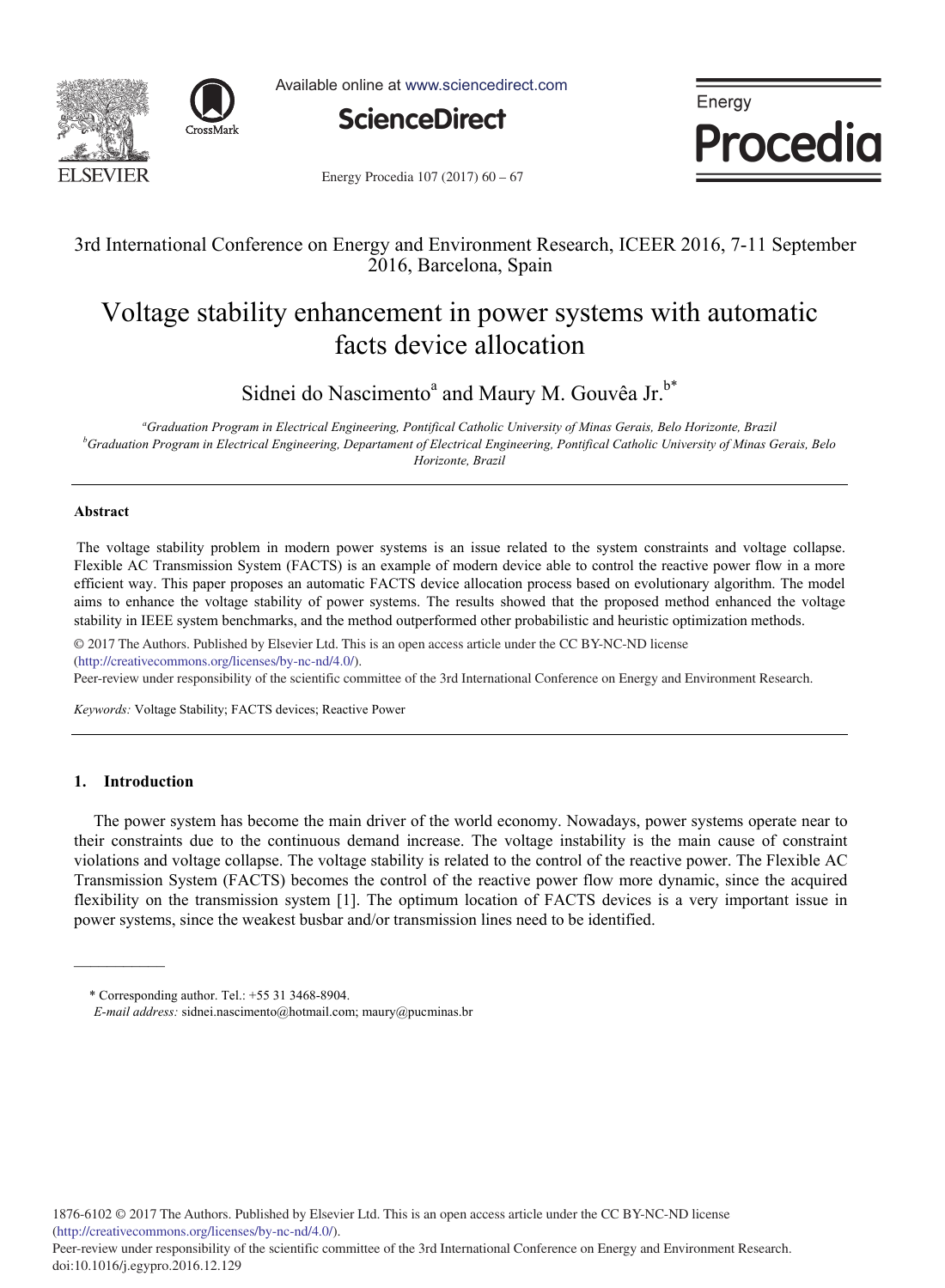Several works have used FACTS based models in order to control the reactive power flow and to assess the voltage stability [2-6]. In [7,8], a genetic algorithm is used to determine the parameters and location of SVC, TCSC, and UPFC to improve the voltage stability and to reduce active power losses. In the [9,10], the voltage stability is evaluated according to the L-index indicator and the parameters and location of FACTS devices are obtained with a hybrid genetic algorithms and harmony search. In [11], a modified augmented e-constraint method is used to determine the best location and adjustment of a FACTS device to enhance the voltage stability.

The optimum reactive power flow is important problem in power systems, since the complexity and dimension of the power flow equations. Thus, the use of the evolutionary algorithm is an attractive alternative, since this is a probabilistic, population based, and global search method. Classical optimization methods generally are local search based and require a well-defined analytic functions. Evolutionary algorithm only compares the quality of solutions.

This paper presents an automatic FACTS device allocation method with an evolutionary algorithm. The proposed method also adjusts other decision variables in order to enhance the voltage stability. The method used an adaptive evolutionary algorithm to optimize the following stability indicators: the voltage profile, the reactive power flow losses, and the voltage collapse margin. Several experiments were performed, and the results showed that the proposed method enhanced the voltage stability in IEEE 14 and 57 busbar systems, and the method also outperformed other probabilistic and heuristic optimization methods.

# **2. Voltage stability**

Voltage stability is a problem in power systems which are loaded or have a shortage of reactive power. Voltage stability can be analyzed by examining the production, transmission, and demanding of reactive power [12]. The proposed model uses the L-index method for evaluating the voltage stability in power systems through the voltage collapse margin [13,14].

For a power system with n bus, the index that identifies the proximity to the voltage collapse can be defined as

$$
L_{j} = \left| 1 - \sum_{i=1}^{n_{C}} C_{ji} \frac{V_{i}}{V_{j}} \right|
$$
 (1)

where nG is the number of generation bus, Vi is the voltage in complex form of i-th generation bus, Vi is the voltage in the complex form of j-th load bus, Cji is the element of the matrix C:

$$
\left[C\right] = -\left[Y_{LL}\right]^{-1}\left[Y_{LG}\right] \tag{2}
$$

The matrix [YLL] and [YLG] are submatrix of Ybus.

$$
\begin{bmatrix} I_L \\ I_G \end{bmatrix} = \begin{bmatrix} Y_{LL} & Y_{LG} \\ Y_{GL} & Y_{GG} \end{bmatrix} \begin{bmatrix} V_L \\ V_G \end{bmatrix}
$$
\n(3)

This index Lj ranges from 0, stable system, to 1, voltage collapse.

# **3. Facts devices**

The concept of Flexible AC Transmission system (FACTS) refers to control and adapt the parameters of power systems, reactive power flow, bus voltages, and transmission line impedance [1]. The following subsections present two FACTS devices used by the proposed method.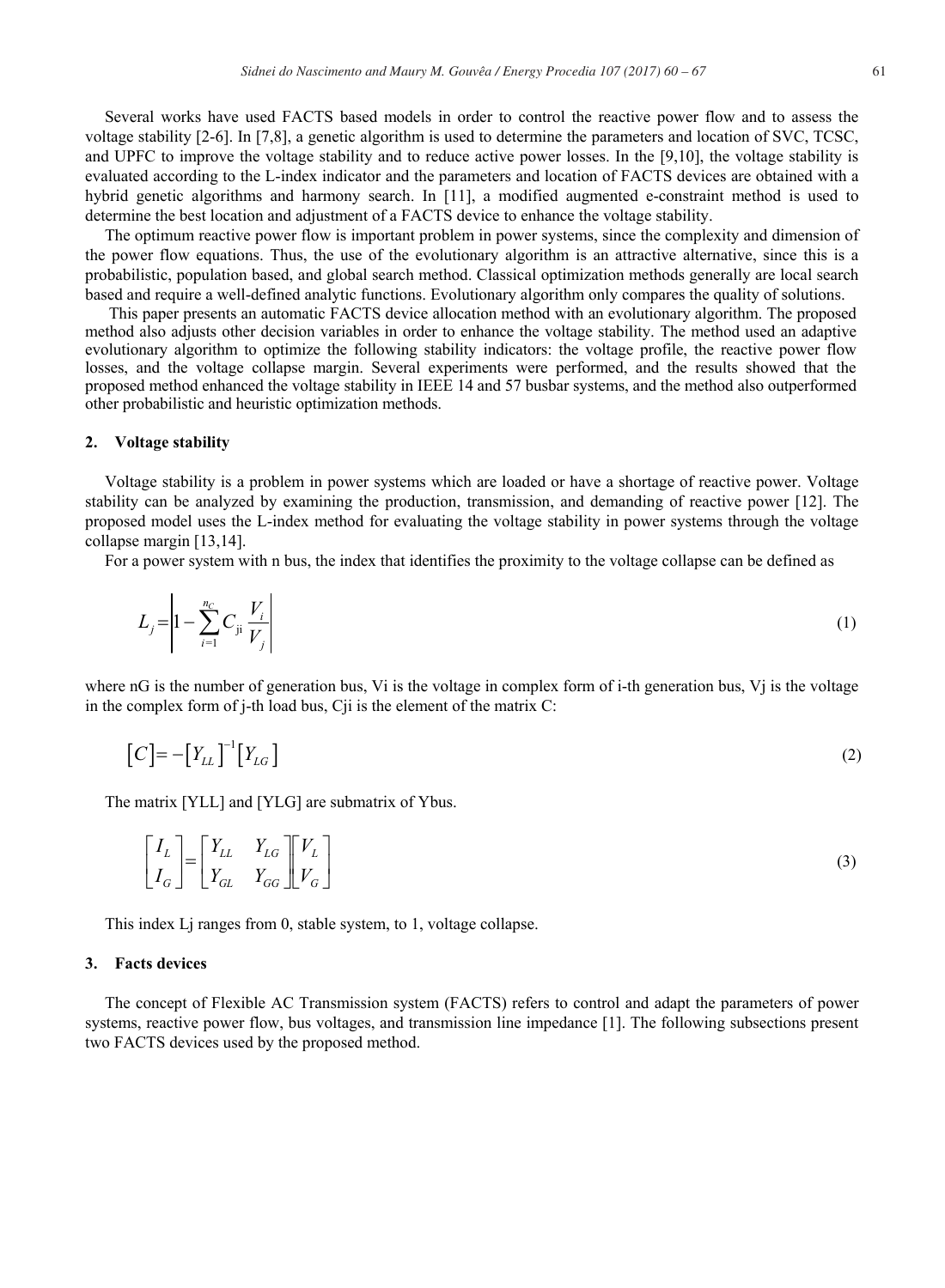# *3.1. Static var compensator*

Static Var Compensator (SVC) is shunt connected to a bus and provides an adjustable reactance [15], [16]. The reactive power supplied by SVC in the j-th bus can be modeled as in Eq. (4)

$$
Q_{SVC} = -B_{SVC}V_j^2 \tag{4}
$$

*where*  $V_i$  *is the voltage magnitude at j-th bus and*  $B_{SVC}$  *is the SVC susceptance.* 

# *3.2. Thyristor controlled series compensator*

Thyristor Controlled Series Compensator (TCSC) is series connected to a transmission line in order to control its impedance [17]. TCSC uses thyristor-controlled reactor in parallel to a capacitor bank. The series reactance is automatically adjusted to satisfy an amount of active power flow throughout the transmission line. The modified admittance matrix, for addition of a TCSC, is expressed as

$$
\Delta y_{ij} = y_{ij}^{\text{mod}} - y_{ij} = (g_{ij}^{\text{mod}} + jb_{ij}^{\text{mod}}) - (g_{ij} + jb_{ij})
$$
\n(5)

$$
g_{ij} = -\frac{r_{ij}}{\sqrt{\mathbf{r}_{ij}^2 + \mathbf{x}_{ij}^2}}
$$
\n
$$
(6)
$$

$$
b_{ij} = -\frac{x_{ij}}{\sqrt{r_{ij}^2 + x_{ij}^2}}
$$
 (7)

$$
g_{ij}^{\text{mod}} = -\frac{r_{ij}}{\sqrt{r_{ij}^2 + (x_{ij} + x_{TCSC})^2}}
$$
(8)

and

$$
b_{ij}^{\text{mod}} = -\frac{x_{ij + x_{TCSC}}}{\sqrt{r_{ij}^2 + (x_{ij} + x_{TCSC})^2}}
$$
(9)

# **4. Automatic allocation of facts devices**

This research study regards three indicators in order to enhance the voltage stability of power systems: L-index, voltage deviation, and reactive power losses. The proposed optimization method models three objective functions by using these indicators. The first objective function, which uses Lindex, is modeled as in Eq. (12)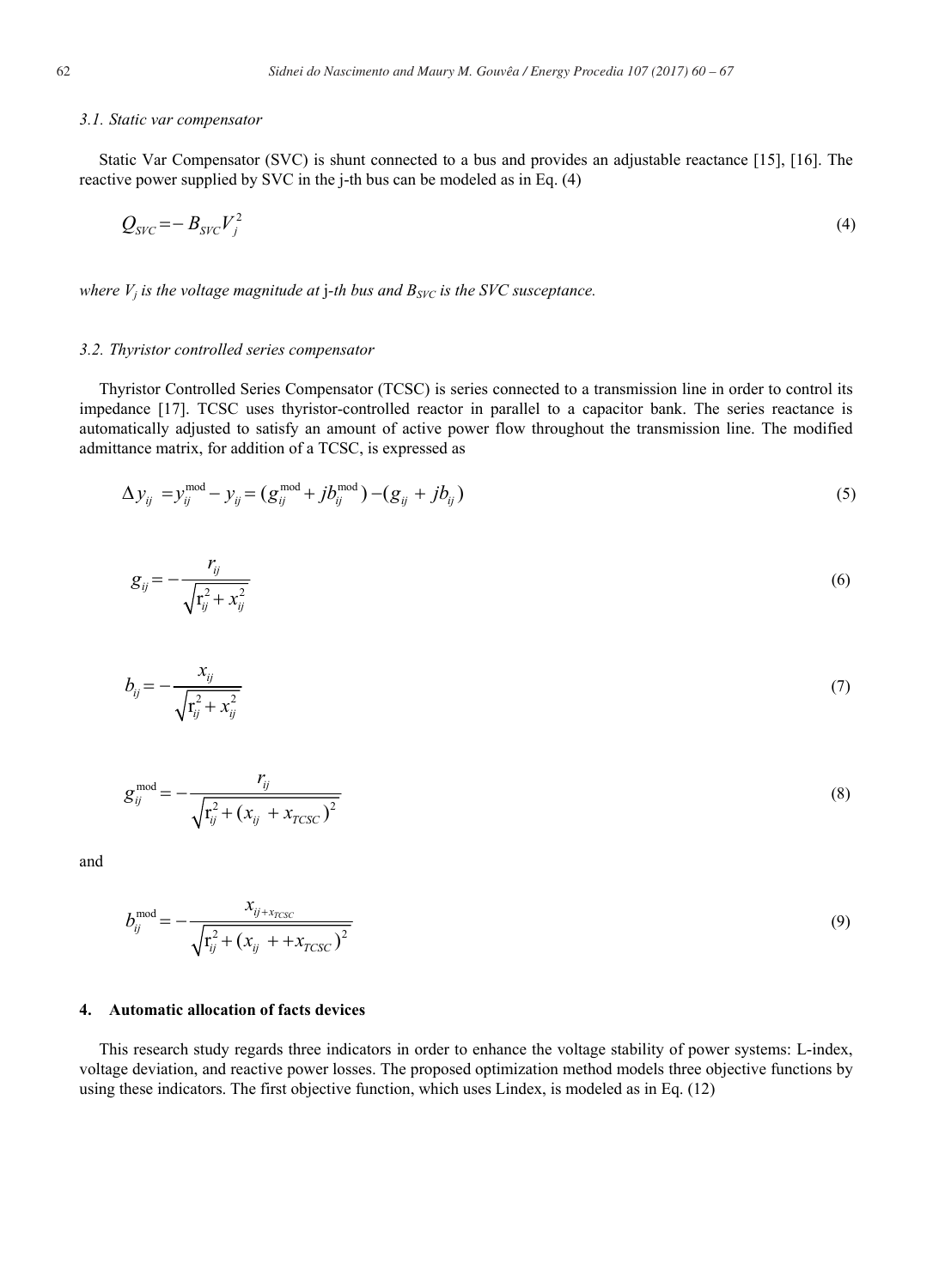$$
F_1(X) = \min(\max(L))
$$
\n(10)

where X is the vector of decision variables and L  $\in [0,1]$  is the L-index. L equal to 0 means stability and L $\rightarrow$ 1 suggests proximity to voltage collapse.

The second objective function, which uses the voltage deviation, is modeled as in Eq. (13)

$$
F_2(X) = \sqrt{\sum_{i=1}^{N_L} (V_i - 1)^2}
$$
\n(11)

where Vi, in pu, is the voltage magnitude of i-th load bus and NL is the number of load buses. The optimization algorithms based on the behavior of living beings has gained prominence in recent years because of the quality of these solutions and the ease of implementation, in addition to these are flexible to change in the objective function. The following subsections present the optimization algorithms used in the experimental study.

# *4.1. Adaptive Evolutionary Algorithm*

Evolutionary algorithm is a powerful mechanism for search and optimization, and one of the best-known evolutionary computation methods [18]. An important issue in an evolutionary algorithm is maintaining its diversity to avoid the premature convergence. The diversity control aims to reduce the difference between the population diversity and a reference value [19]. The proposed method uses an adaptive evolutionary algorithm (AEA) to control the population diversity, avoiding the premature convergence and maintaining the global search.

# *4.2. Decision Variable Coding*

The individual of the population, which coded the vector of decision variable X, is formed by the voltage magnitude of the generator buses, the shunt capacitor bank, transformer tap settings, and the location and reactive power injection of TCSC and SVC devices.

#### *4.3. Variation Operators*

This work uses the two typical EA variation operators: crossover and mutation. In the crossover process, there is a random cut point for the two parents, P1 and P2, as shown in Fig. 1. The descendents, D1 and D2 in Figure 1, are generated from the mixed parts of the two parents.



Fig. 1. One-point crossover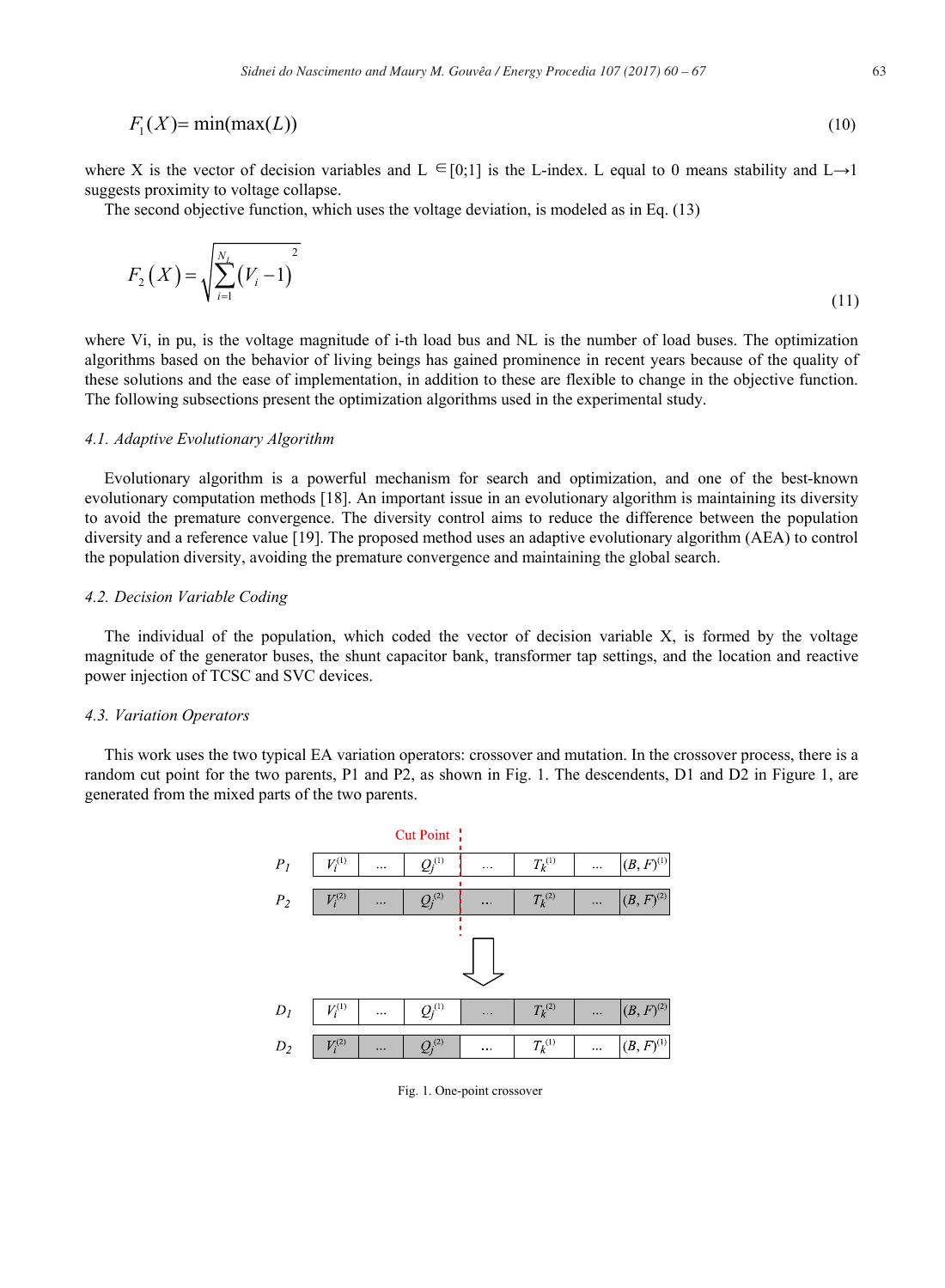The mutation, performed after the crossover, is a random change of the genes (decision variables) according to a probability pm  $\in [0,1]$ . In the proposed model, the mutation is performed in the elements of the vector of decision variables, X. The location and reactive power injection of the FACTS devices are mutated apart. For example, Fig. 2 shows a descendent before and after mutation, where  $r \in [0,1]$  is an uniform distribution random variable. For each gene, if  $r \leq pm$ ; then, the gene is modified.



Fig. 2. Mutation of the descendent after crossover

# *4.4. Diversity Control*

The population diversity means how different the individuals are from each other. Control of the population diversity of a EA, or minimizing its loss, may benefit the evolutionary process in several ways, such as, preventing premature convergence to a local optimum and considering different niches for solutions of multimodal problems [20].

In this work, the population diversity is calculated, at k-th generation, as follows

$$
\Gamma(k)=1-\sum_{i=1}^{n_s}\rho_i^2\tag{12}
$$

where ns is the number of alleles and pi is the *i*-th allele occurrence rate. An allele is an interval into the inferior and superior limits of each decision variable.

The diversity control is performed by changing the mutation rate, pm, when there is a deviation between the population, G, and reference, Gr, diversities. The mutation rate is updated in order to vanish this deviation as follows

$$
\rho_m(k+1) = \rho_m(k) + \eta(\Gamma_r - \Gamma(k))\tag{13}
$$

where  $\eta$  is a constant.

# **5. Experimental studies**

The proposed method was tested in the standard IEEE 14 and 57 busbar power systems. The algorithms were implemented in Matlab<sup>R</sup> environment and the Matpower package for power system simulations [21].

The SVC devices were not installed at generation buses or where there is some type of compensator, e.g. synchronous or reactive one. The TCSC devices were not installed between processing buses.

In order to validated the proposed method, two other probabilistic optimization methods are used in the experiments: particle swarm optimization (PSO) [22] and simulated annealing (SA) [23]. In a PSO process, a swarm of particles of potential solutions browses the global optimal solution through the search space. During their trip with discrete-time iterations, the speed of each particle in the next iteration is calculated as a function of the best swarm position, the best particle position, and its previous rate. Simulated annealing (SA) emulates the physical annealing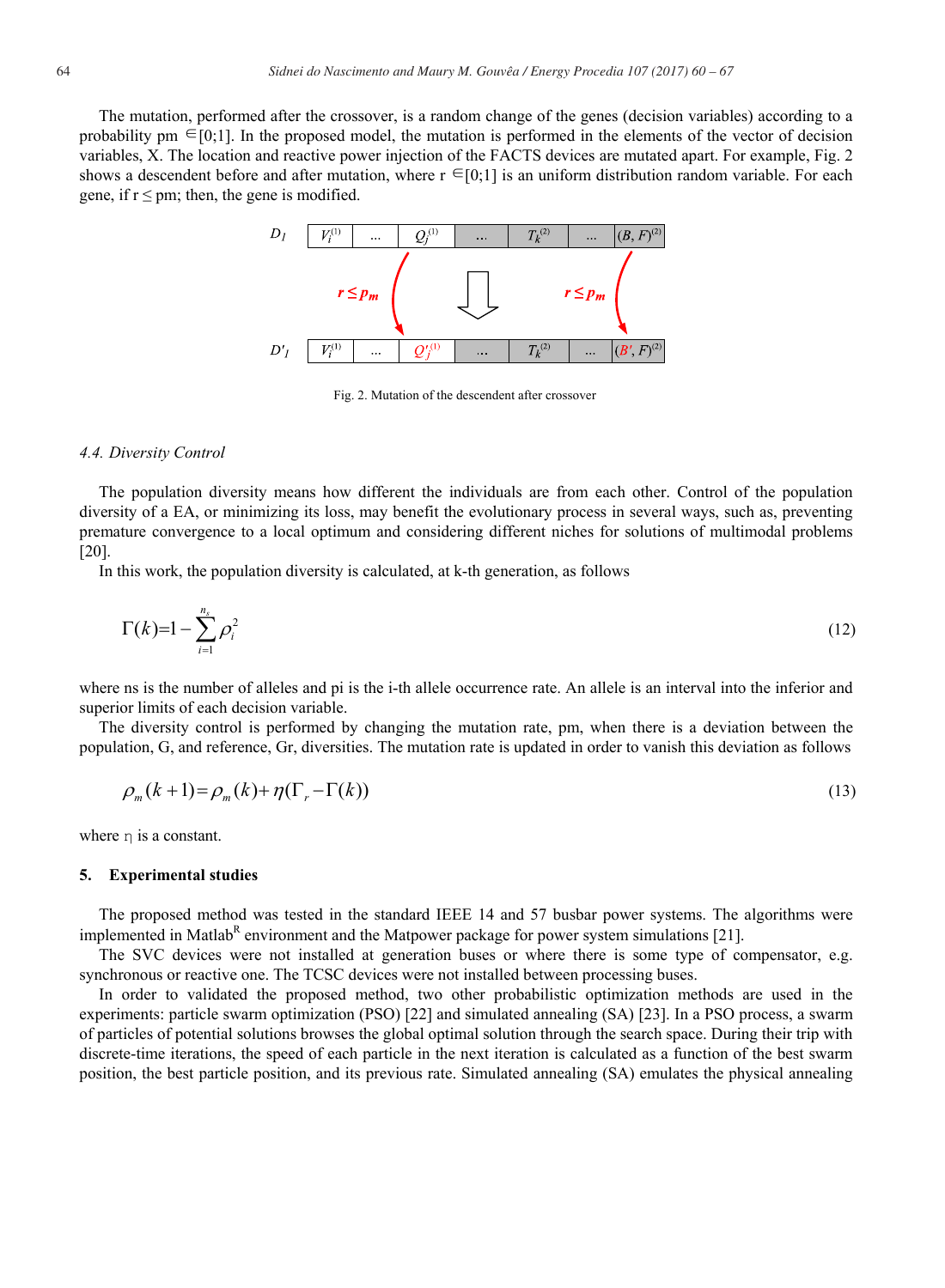process when applied to combinatorial optimization. Simulated annealing aims to find an ideal setting, or state with minimum energy, of a complex problem.

The initial population was randomly created with 100 individuals, the algorithms run 1,000 generations/iterations, and the best parameters of EA, PSO, and SA algorithms were obtained by empirical way. EA used mutation rate equals 5%, crossover rates equals 60%, tournament for selection. PSO used initial and final inertia coefficients equal to 0.9 and 0.4, respectively, and  $C1 = 3:5$  and  $C2 = 0:5$ , and initial speed is given for 10% of the initial root position of the particle. SA used  $\tau = 0.2$ ,  $\alpha = 0.9$ , the perturbation of each point is made with a probability of 50%, altering the decision variables with a maximum of 10% of their range, the change in temperature occurred only if 50 perturbations did not cause 10 improvements in the objective function. The following subsections present the experiments with standard (non-adaptive) and adaptive evolutionary algorithm.

# *5.1. Experiments with Standard EA*

Table I shows the results for the IEEE 14 busbar system. For the objective functions based on L-index, all methods presented similar results. For the objective functions based on voltage deviation, the proposed method outperformed the other ones. For the objective functions based on MVAR losses, the proposed method and PSO reached similar results and both of them outperformed SA. In general, the proposed EA-based reduced more than 30% in L-index, 20% in reactive power losses, and 90% in voltage deviation.

Table 1. Results for IEEE 14 busbar system

| <b>OBJ. FUNCTIONS</b>    | <b>INITIAL</b> | ЕA     | PSO    | SА     |
|--------------------------|----------------|--------|--------|--------|
| L-index                  | 0.0768         | 0.0523 | 0.0523 | 0.0572 |
| <b>Voltage Deviation</b> | 0.1424         | 0.0067 | 0.0083 | 0.0236 |
| <b>MVAR</b> losses       | 54.54          | 42.26  | 42.86  | 46.93  |

Table 2 shows the results for IEEE 57 busbar system. The proposed EA-based reduced more than 50% in L-index and voltage deviation. The population based methods, EA and PSO, showed clearly a better performance than SA in IEEE 57 busbar, since its large dimension with respect to the IEEE 14 busbar system.

|  | Table 2. Results for IEEE 57 busbar system |  |  |  |  |  |
|--|--------------------------------------------|--|--|--|--|--|
|--|--------------------------------------------|--|--|--|--|--|

| <b>OBJ. FUNCTIONS</b>    | <b>INITIAL</b> | ЕA     | <b>PSO</b> | SА     |
|--------------------------|----------------|--------|------------|--------|
| L-index                  | 0.3099         | 0.1497 | 0.1561     | 0.1722 |
| <b>Voltage Deviation</b> | 0.2043         | 0.0906 | 0.1471     | 0.1873 |
| <b>MVAR Losses</b>       | 121.67         | 75.60  | 87.23      | 114.05 |

# *5.2. Experiments with Adaptive EA*

For case studies by using adaptive evolutionary algorithm (AEA), based on diversity control, pm(0) = 0:05,  $\eta$  = 0:2, ns = 50,  $Tr = 0.55$  for IEEE 14, and  $Tr = 0.65$  for IEEE 57 busbar system.

Figure 3 present the fittest individual for voltage deviation throughout the evolutionary process and at the load buses in IEEE 14 busbar systems, respectively, for EA and AEA. AEA outperformed EA since the beginning of the evolutionary process, and the former reached a final fitness 50% better than the latter.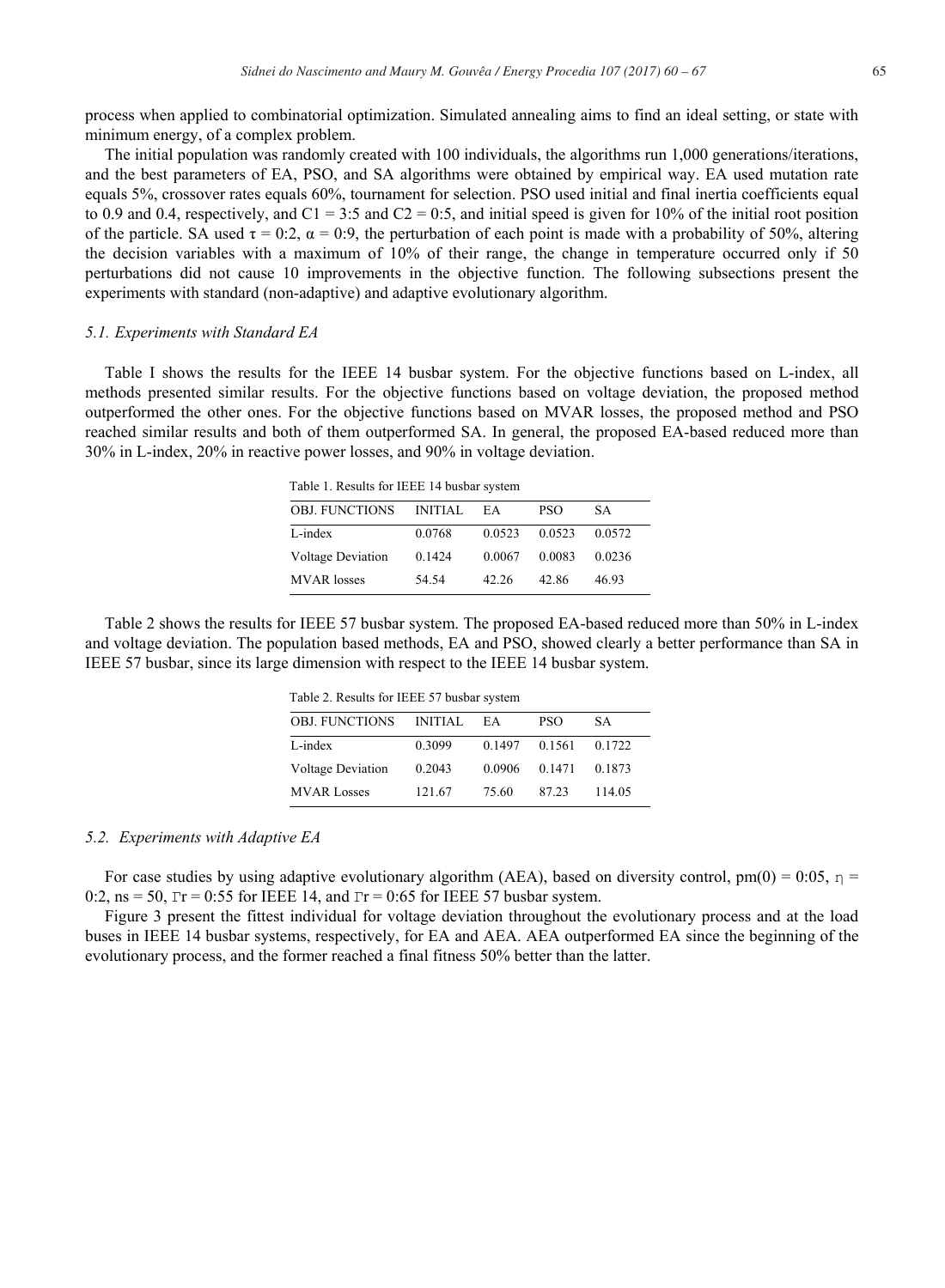

Fig. 3. Voltage deviation in the evolutionary process for EA and AEA in IEEE 14 busbar system

Figure 4 present the fittest individual for voltage deviation throughout the evolutionary process and at the load buses in IEEE 57 busbar systems, respectively, for EA and AEA. Such as in IEEE 14 experiment, Figure 4 shows that AEA also outperformed EA, and the former reached a final fitness 60% better than the latter. Moreover, AEA decreased the fittest individual continuously; on the other hand, EA did that in several generations. Its mean that AEA had an average performance better than EA in the voltage deviations at load buses.



Fig. 4. Evolutionary process with EA and AEA in IEEE 57 busbar system

# **6. Conclusion**

This paper presented a method to enhance the voltage stability through an optimization process. The method proposed an automatic allocation of FACTS devices and adjustments of decision variables by using an adaptive evolutionary algorithm. Three objective functions were modeled by using performance indicator of power systems: L-index for collapse margin, voltage deviation at load buses, and reactive power losses. The method was validated in experimental studies with two standard IEEE power systems by comparing the performance of four different optimization methods: PSO, SA, EA, and the proposed adaptive EA.

The results showed that the EA-based methods outperformed the other ones, especially in IEEE 57 busbar system. In IEEE 14 busbar system, all methods reached similar results in experiments with the objective functions based on L-index and MVAR losses. In experiments with the objective functions based on voltage deviations, EA outperformed the other ones. On the other hand, in experiments with IEEE 57 busbar system, a larger dimension system, EA outperformed the other methods in all experiments. In experiments that EA and adaptive EA were compared, the latter had better performance than the standard EA in all aspects. Several new studies can be started from this work, such as control diversity analysis and a multiobjective approach regarding two or more objective functions used in this work.